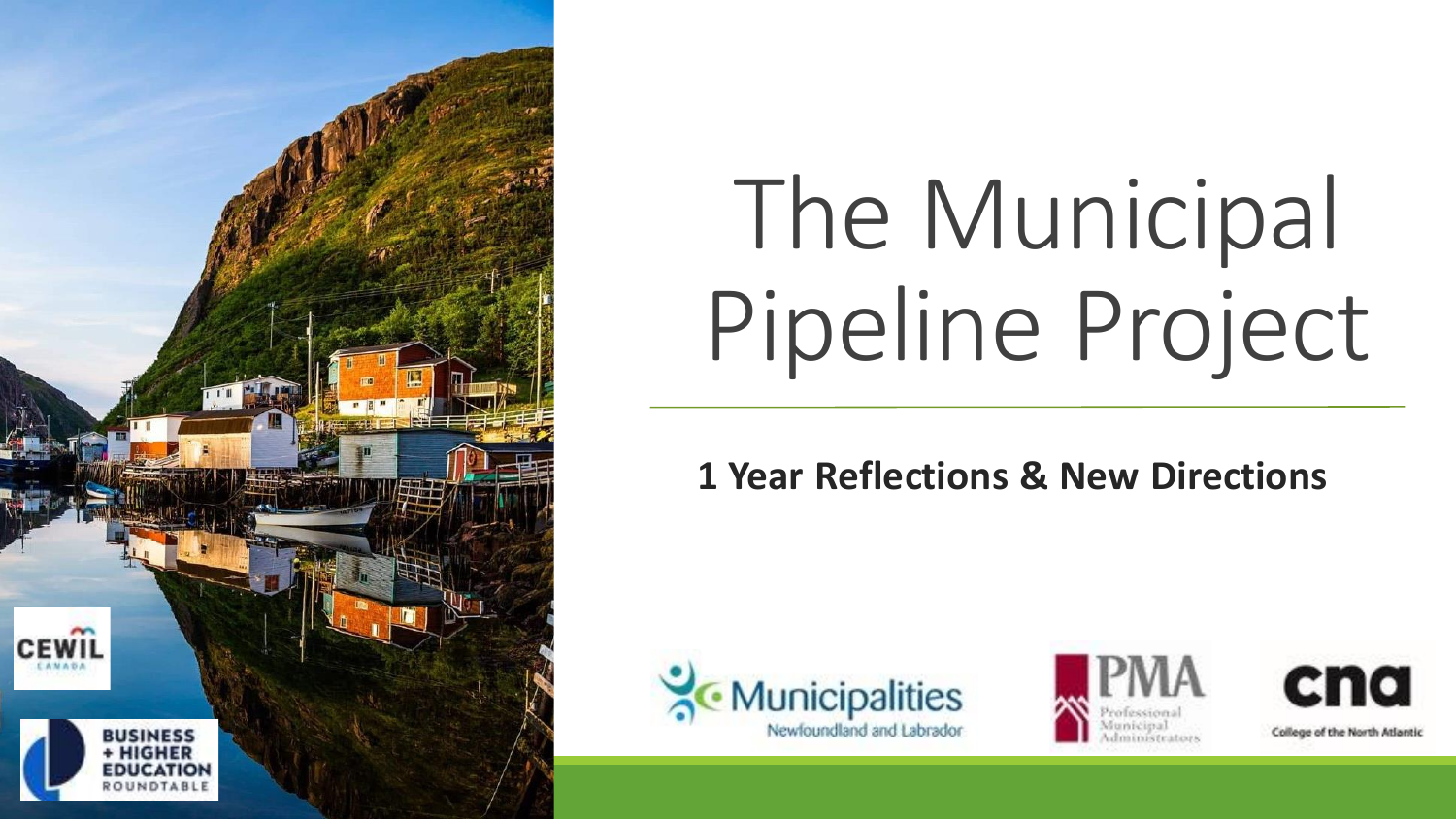### Overview

Project Background

WIL Coordinator

Work Integrated Learning

Reflections

**Directions** 

WIL at CNA

Project or Position?

Ongoing Project - Websites

Upcoming Initiative – Tech Teams

How do I Get Involved?

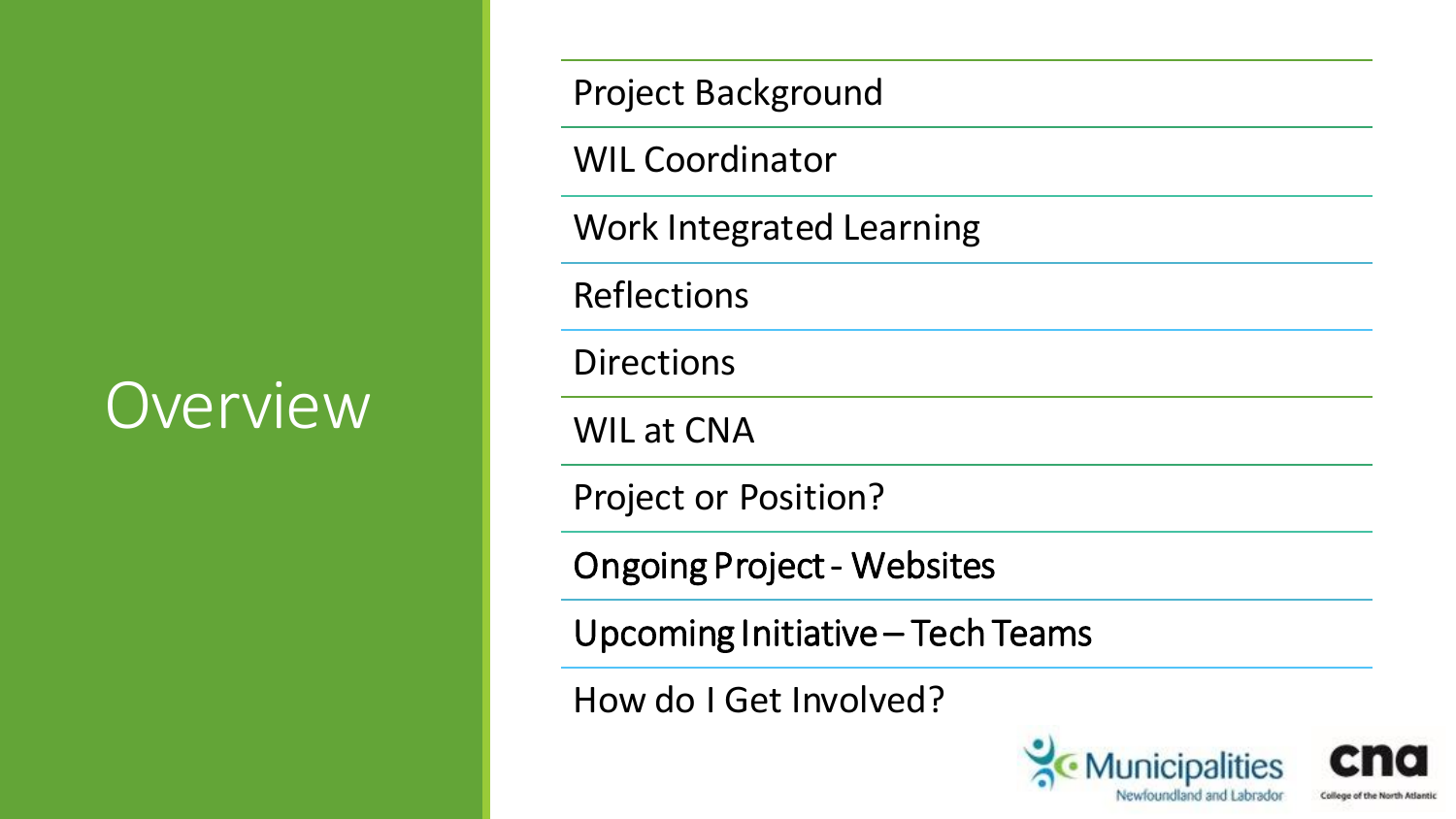

#### Memorandum of Understanding

In 2019, CNA, MNL, and PMA entered into a 5-year MOU to see collaborations on initiatives related to:

- Training
- Innovation
- Applied research
- Economic/community development

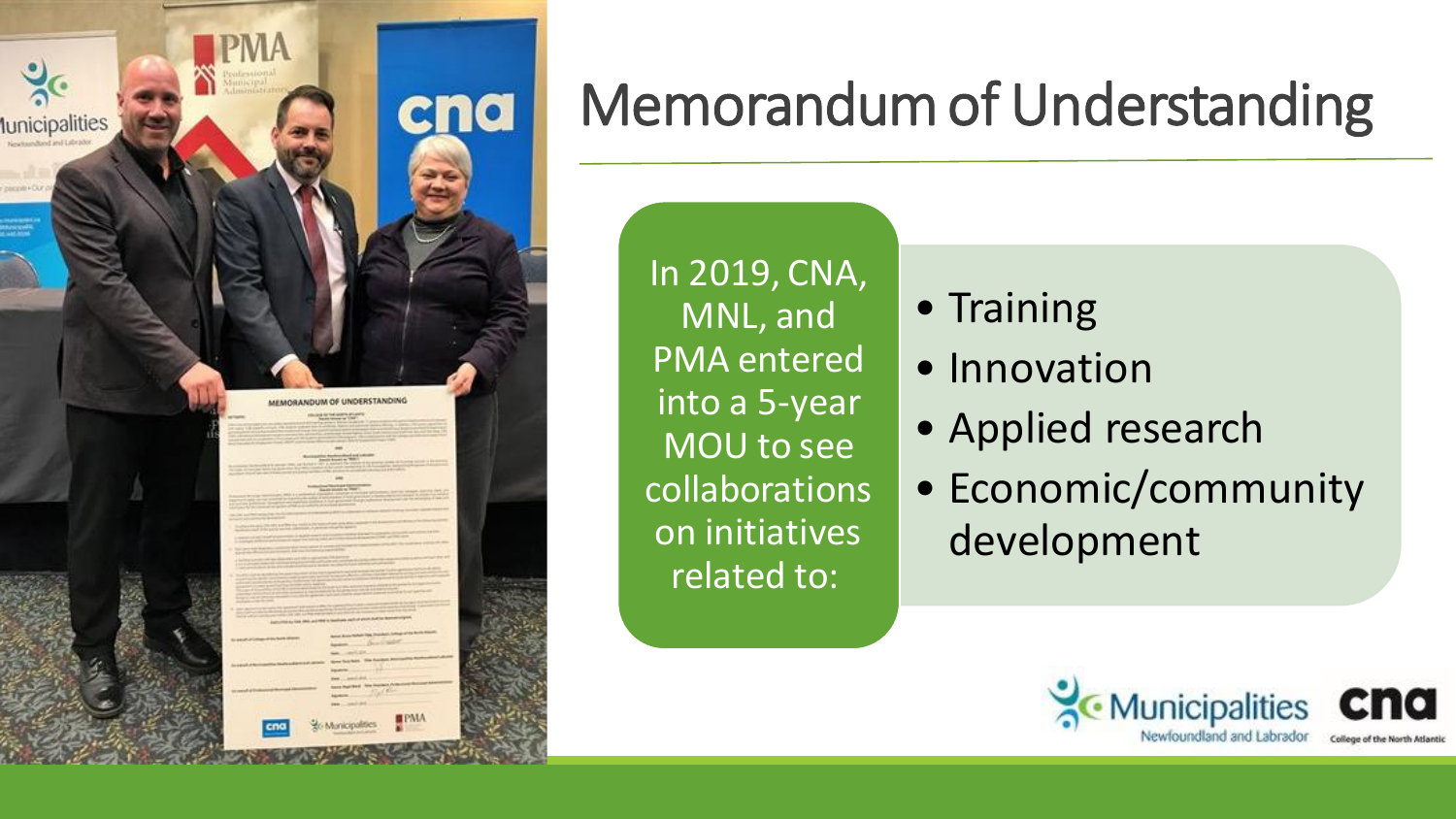# **Win – Win – Win – Win**

|            | $\begin{array}{ccc} \textbf{H} & \textbf{H} \end{array}$<br>. . | n n<br>. .        |
|------------|-----------------------------------------------------------------|-------------------|
| . .<br>. . | . .                                                             | . .<br>. .<br>. . |
| . .        | . .                                                             | . .               |



Expose students to meaningful, relevant, "Work-Integrated Learning" in the municipal sector

Encourage future careers and work in the municipal sector by providing exposure, experience, and education to do so

Help communities by providing an economical student workforce with knowledge to help complete projects

College benefits by learning realities of municipal sector

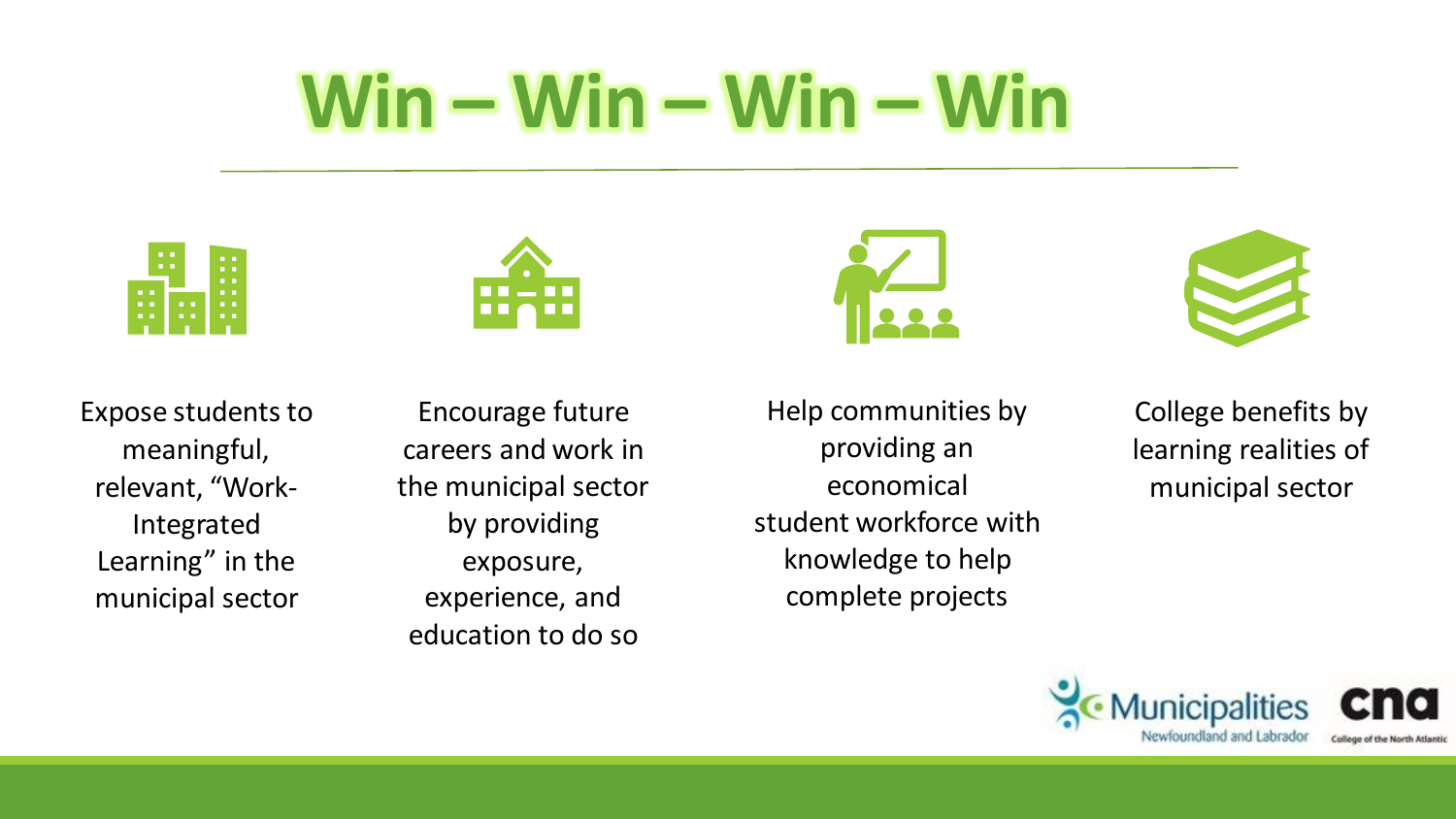

# WIL Coordinator

Researches for best practices and new opportunities

Helps to create projects that provide a win-win to student and municipalities

Acts as a liaison between the college, municipalities, and support organizations

Becomes a coach and trainer to students, and host organization when needed

Collects data to provide matrix and support for future projects

Helps to manage and secure funding

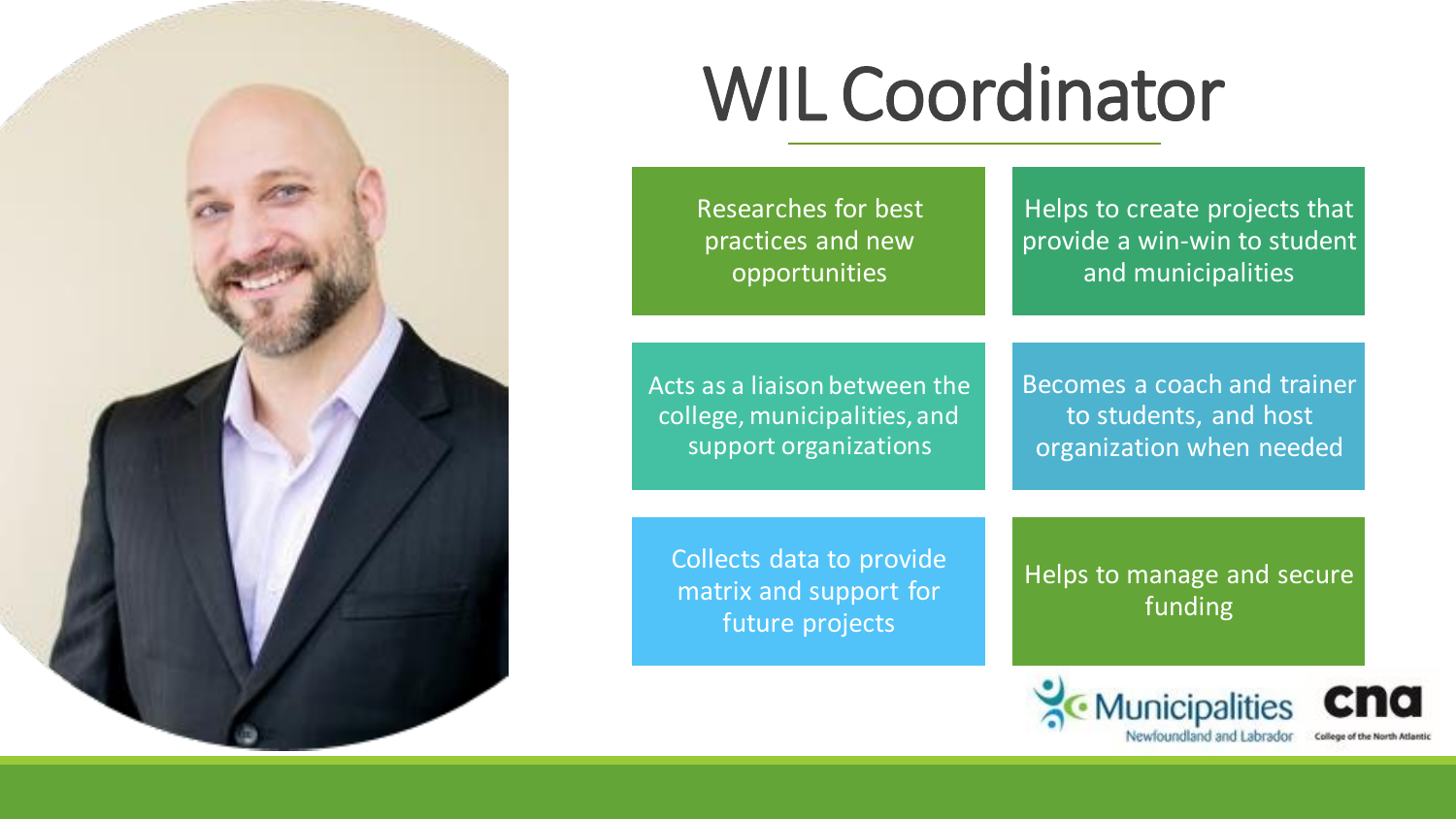

### What and Where Fall 2021 Semester



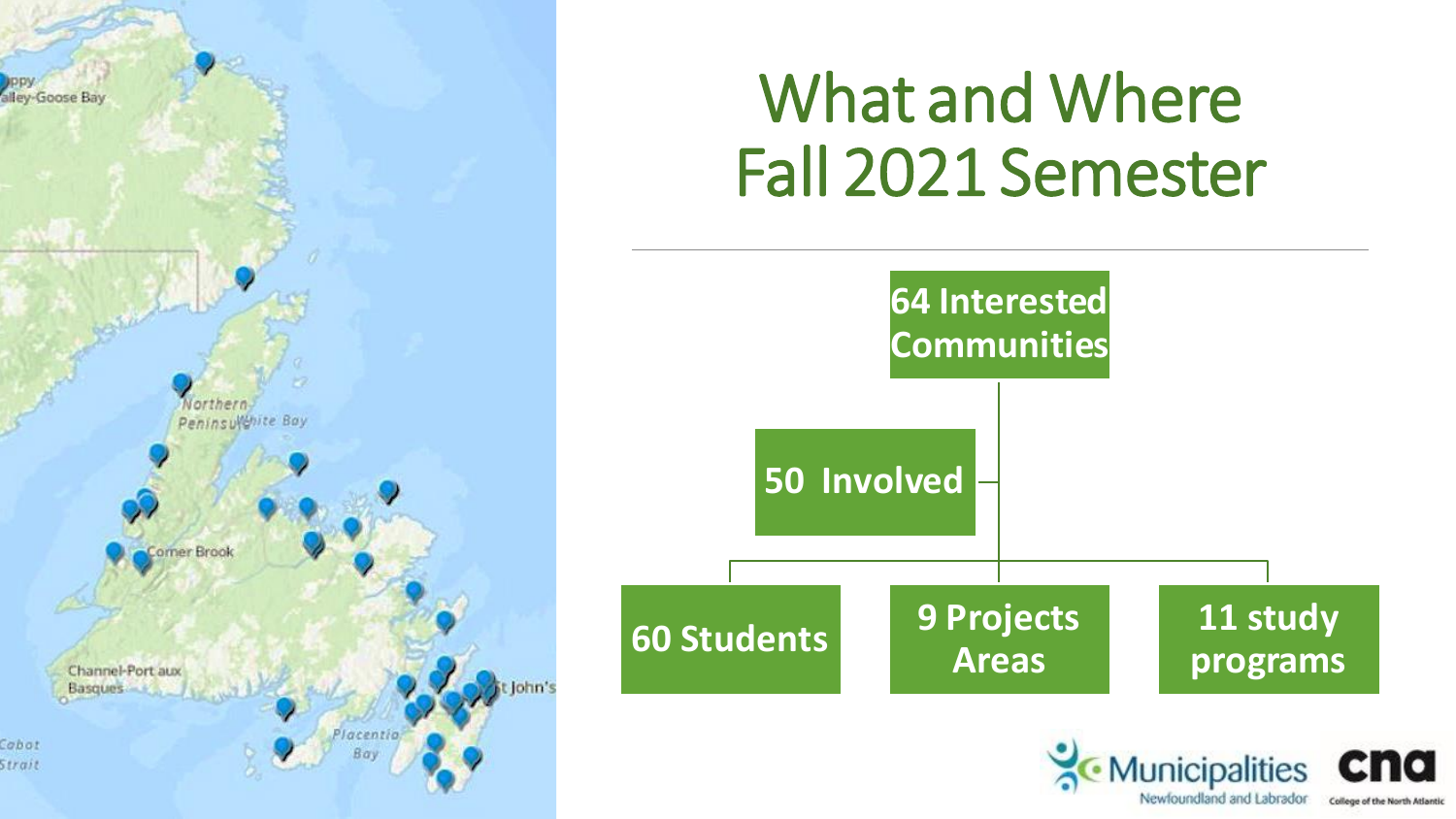| Project      |
|--------------|
| <b>Areas</b> |

Fall Semester 2021

Municipalities Cna

| <b>WEB DESIGN/IT</b>                                                                                         | <b>RECREATION</b>                                                                                                                                               | <b>TOURISM</b>                                                                                                                                         |
|--------------------------------------------------------------------------------------------------------------|-----------------------------------------------------------------------------------------------------------------------------------------------------------------|--------------------------------------------------------------------------------------------------------------------------------------------------------|
| <b>Computer Systems</b><br>& Networking<br>Software<br>Development<br>Computer<br><b>Systems Engineering</b> | <b>Community Development</b><br>$\bullet$<br>Leadership                                                                                                         | <b>Tourism &amp; Hospitality</b>                                                                                                                       |
| <b>ARCHITECTURE</b><br>Architectural<br><b>Engineering</b>                                                   | <b>HERITAGE NL</b><br><b>Geomatics</b>                                                                                                                          | <b>NL911</b><br><b>Geomatics</b>                                                                                                                       |
| <b>ASSET</b><br><b>MANAGEMENT</b><br><b>Industrial Engineering</b>                                           | <b>WASTEWATER</b><br><b>MANAGEMENT</b><br><b>Chemical Engineering</b><br><b>Civil Engineering</b><br>$\bullet$<br><b>Environmental Engineering</b><br>$\bullet$ | <b>DRINKING WATER</b><br><b>MANAGEMENT</b><br><b>Chemical Engineering</b><br><b>Civil Engineering</b><br><b>Environmental Engineering</b><br>$\bullet$ |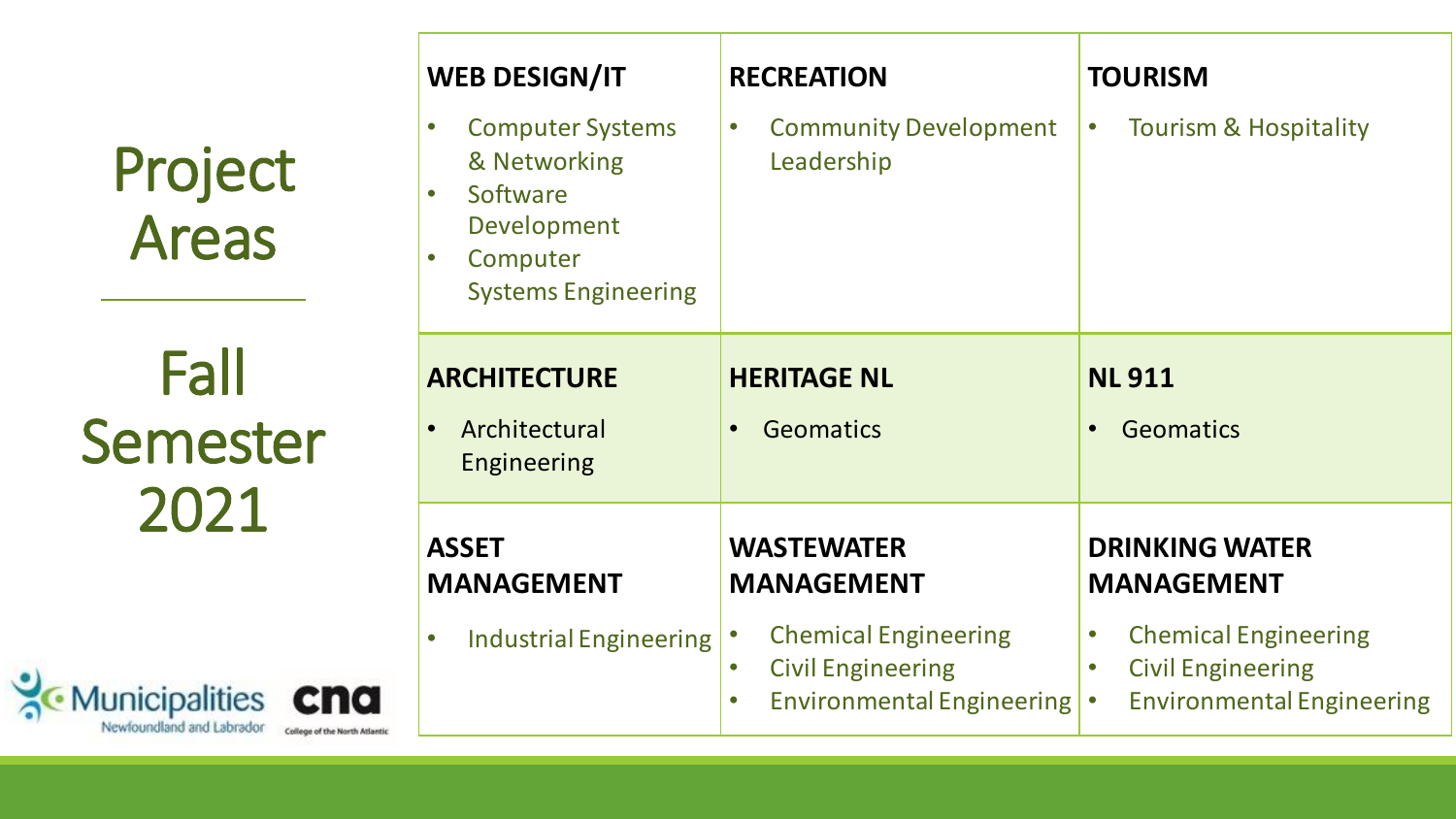### **Training** Programs Available



| <b>COVID-19 WORK</b><br><b>SAFE</b><br><b>Young Workers</b><br>Safety | 1: Introduction to<br><b>Municipal Pipeline</b><br>Project     | 2: Overview of the<br><b>Municipal Sector in</b><br><b>Newfoundland &amp;</b><br>Labrador |
|-----------------------------------------------------------------------|----------------------------------------------------------------|-------------------------------------------------------------------------------------------|
| 3: Being Essential<br>in the Workplace                                | 4: Talking Your<br>Way to The Top                              | 5: Control Your Career<br>& Learning by<br><b>Controlling Yourself</b>                    |
| 6: Persuasive<br>Communication &<br><b>Presentations</b>              | 7: Networking &<br>the Elevator<br>Speech                      | 8: Answering Common<br><b>Questions in</b><br>Interviews (& on the<br>job)                |
|                                                                       | 9. Ongoing Zoom<br>Check-ins and<br><b>Additional Training</b> |                                                                                           |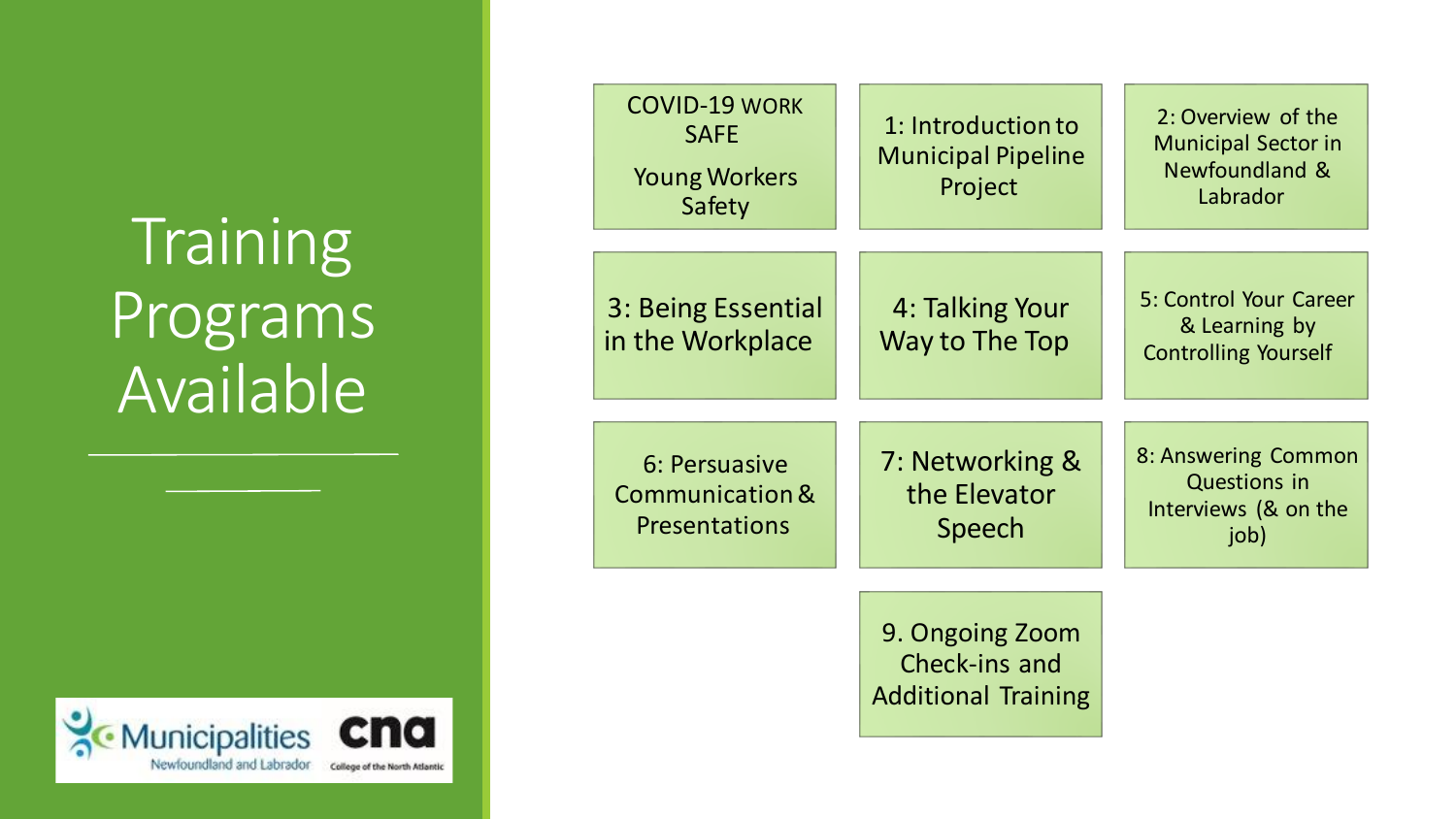### Current Projects • Other major funding partners in the works



**Secured \$30,000 through anonymous corporate donation**

- 
- Applications being developed for municipality students funding

#### **CNA Placements**

- 10+ students CNA Business/Administration in 6-week placements
- 6 Environmental Engineering Students looking for placements
- 6+ Software engineering/IT students
- More Co-op placements possible
- Preparing for Autumn semester, including tourism projects

#### **MUN International Students (at no cost to towns)**

- 5 students 12 towns developed websites and templates
- More available

#### **Summer High School Tech-team project**

• Potentially 50 students in 5 regions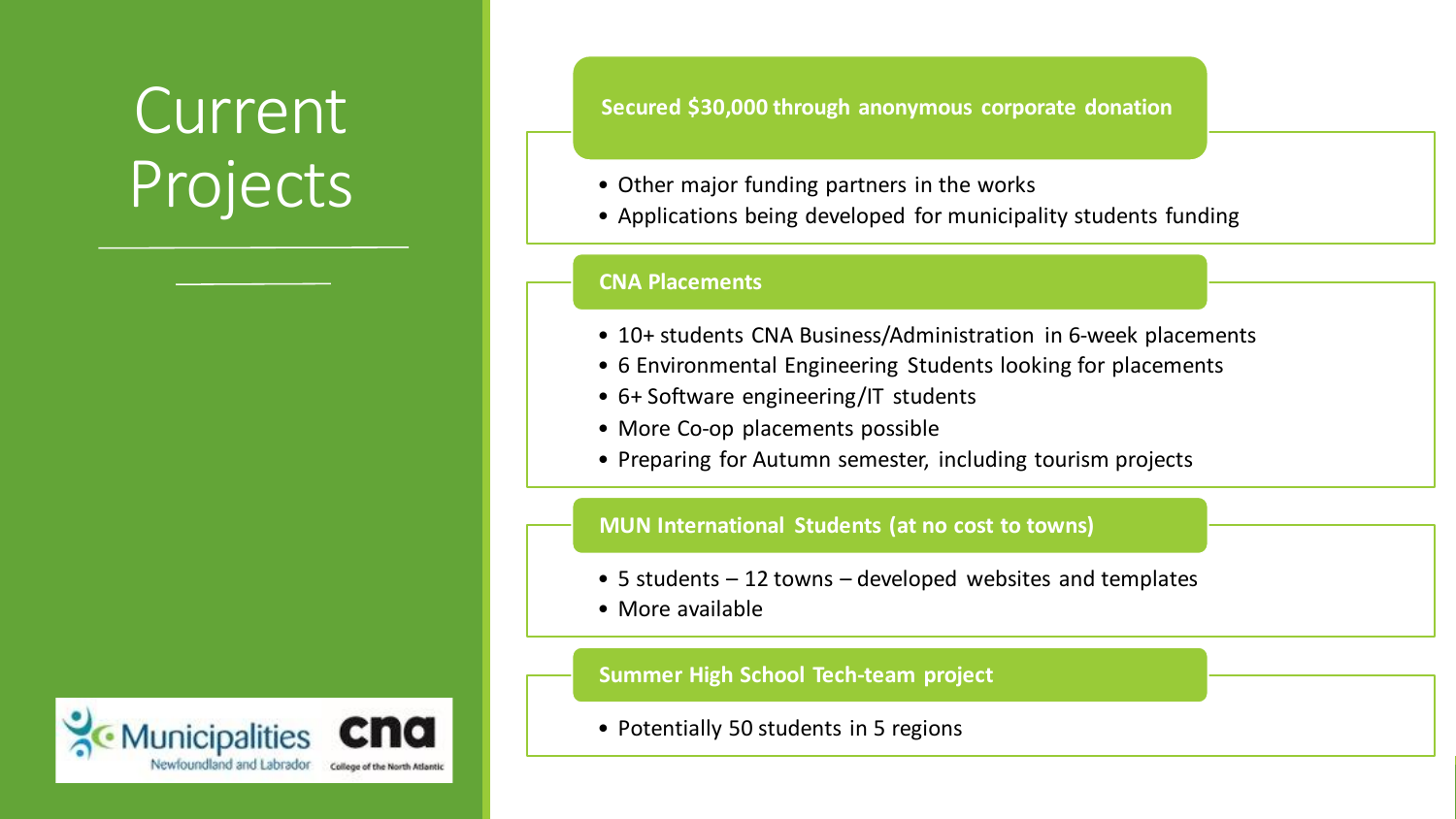### Year 1 Reflections & New Directions

Challenge 1: Insecure funding for MPP

**Re-establish relations with previous funding agencies Secure new sources Establish a permanent staff position**

**Challenge 2: Municipalities worried about costs**

**Continue programs with no cost to communities & reinforce this opportunity**

**Continue to establish relationships with funding partners & new funding strategies**

**Encourage municipalities to allot funding for student placements**

**Challenge 3: More desire for placements than there are students**

**Become the new priority go-to Develop Job descriptions for each program**

**Begin placing a semester in advance**

**Continue outreach to more instructors & students**



College of the North Atlantic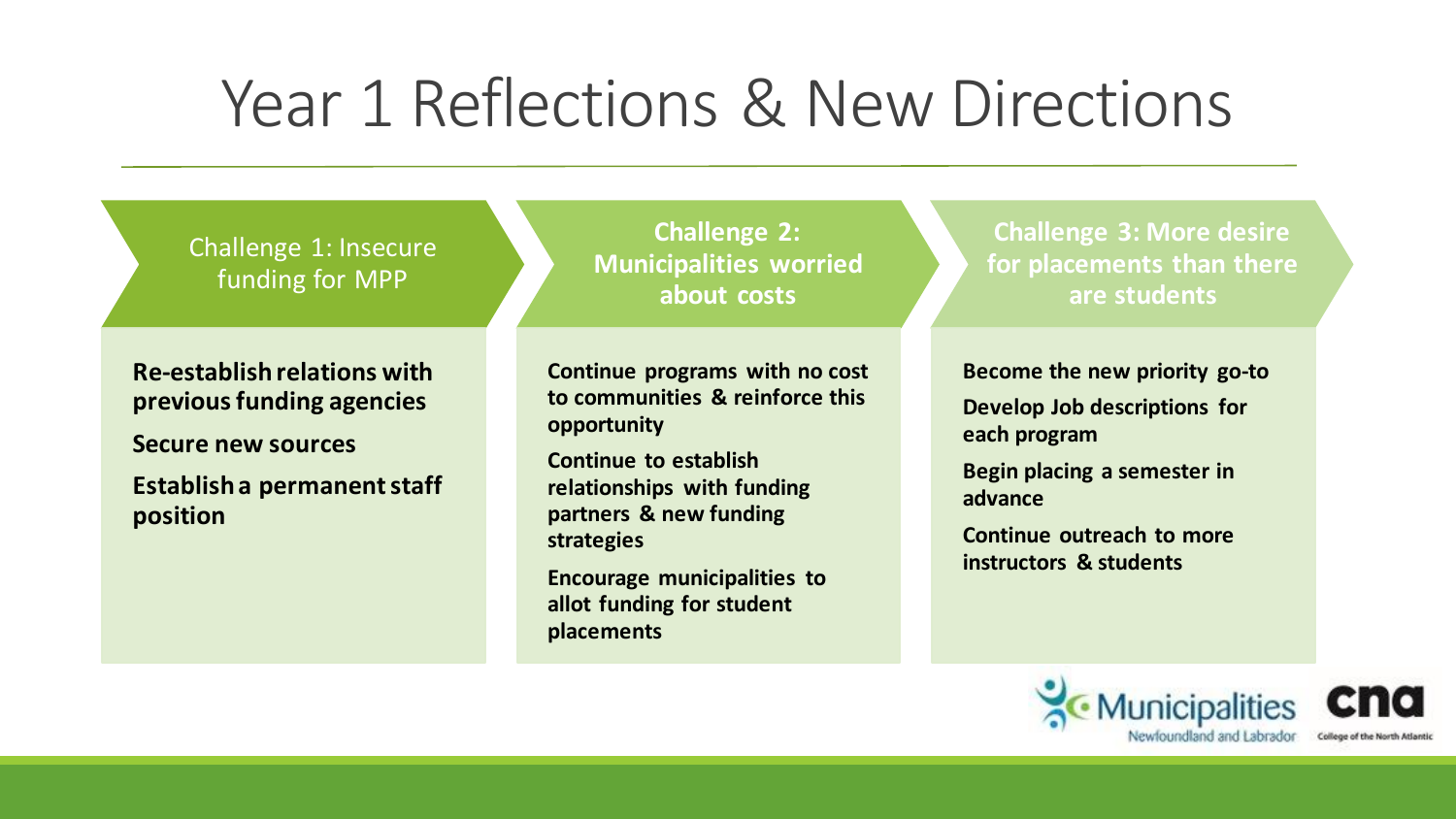

### Ashley Nguyen - Faculty Researcher

Work with Industry and Community Partners to develop project scopes and plans

Identify and coordinate internal resources needed for project execution

Aid with proposal writing, funding applications

Provide oversight and mentorship to students working on applied research projects

Provide continuity to projects, develop next steps and future opportunities

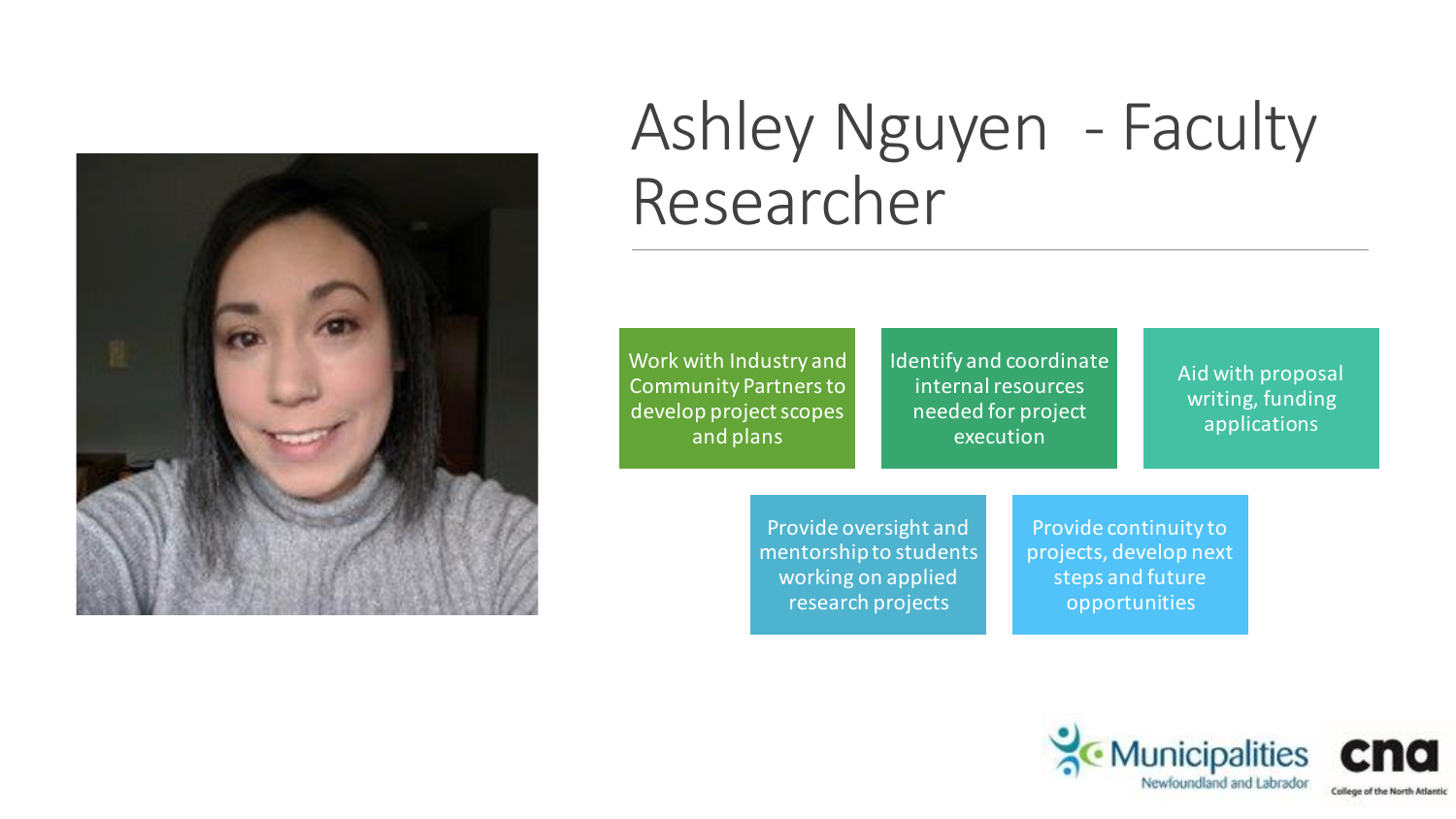### Types of WIL at CNA

| <b>Applied Research</b>                                        | Apprenticeship          | Co-Operative<br><b>Education</b> |
|----------------------------------------------------------------|-------------------------|----------------------------------|
| Entrepreneurship                                               | <b>Field Placement</b>  | Internships                      |
| Mandatory<br>Professional<br>Practicum / Clinical<br>Placement | <b>Service Learning</b> | <b>Work Experience</b>           |



College of the North Atlantic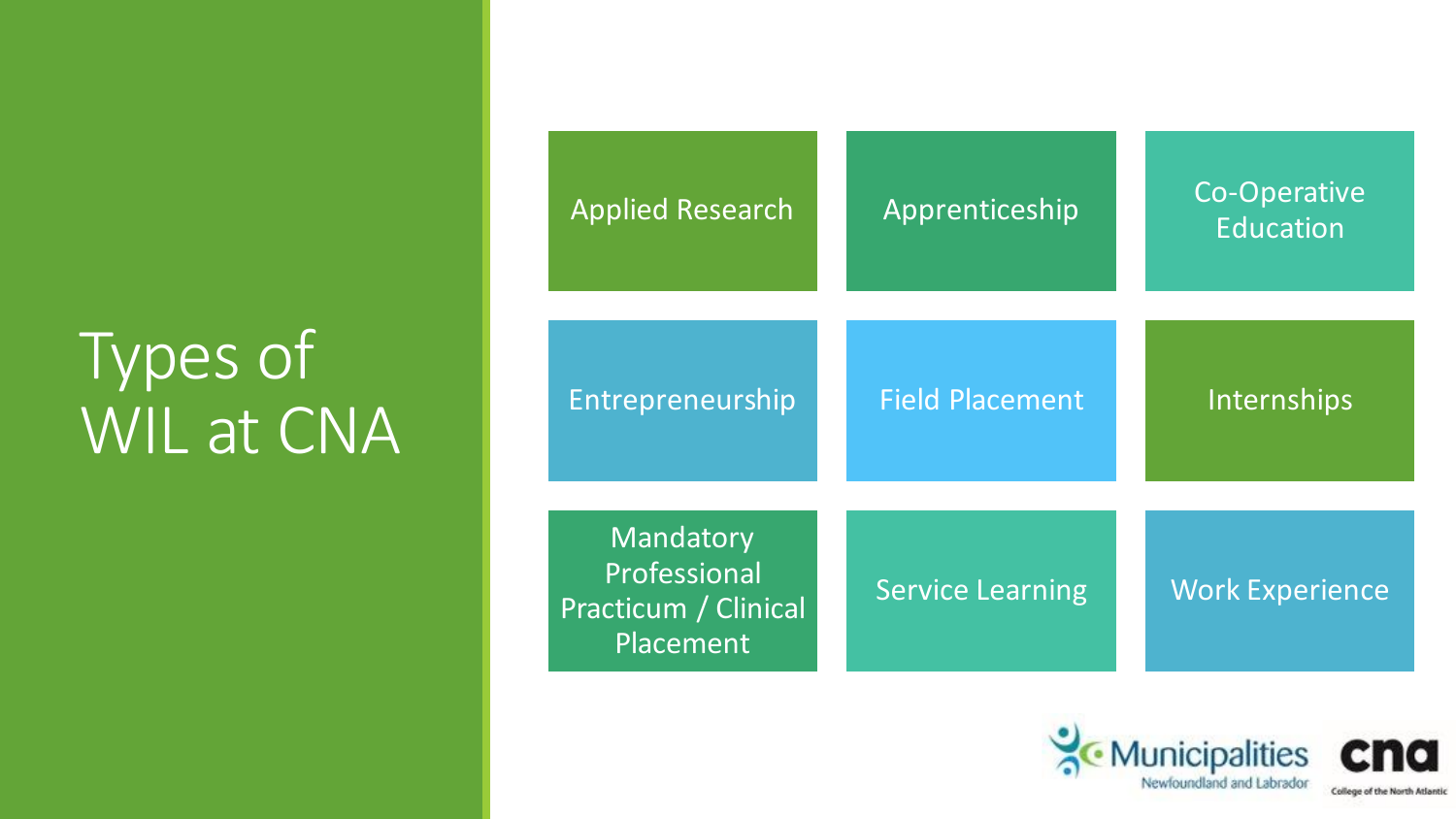### Position or Project?

#### Position

- Continuous Need will remain after placement is complete
- Task Based
- Functions within day to day operations

#### Project

- Specific will continue until mission accomplished
- Need addressed once complete
- Seeks to develop, implement, or understand a solution to a problem

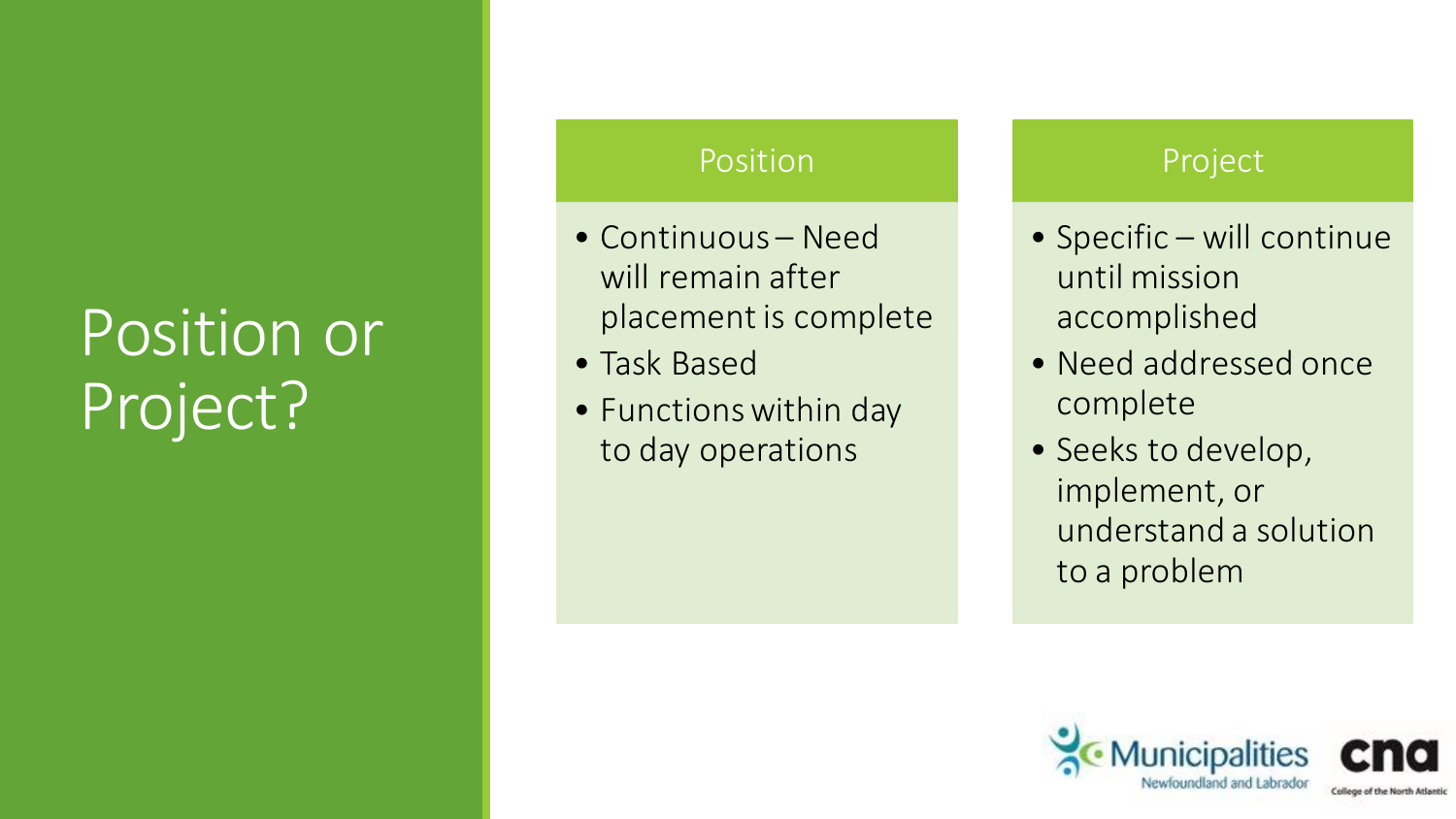#### **Website** Development

#### Diagnostic of current site

• Web hosting, domain hosting, previous developers etc.

#### Goals and Vision for website

- How do you want your community to engage with the site?
- Find examples

#### Update and implement

- Backup existing site, transfer of domain etc.
- Develop and implement new site

#### Training and maintenance

• Documentation pertaining to how **you** can do future updates

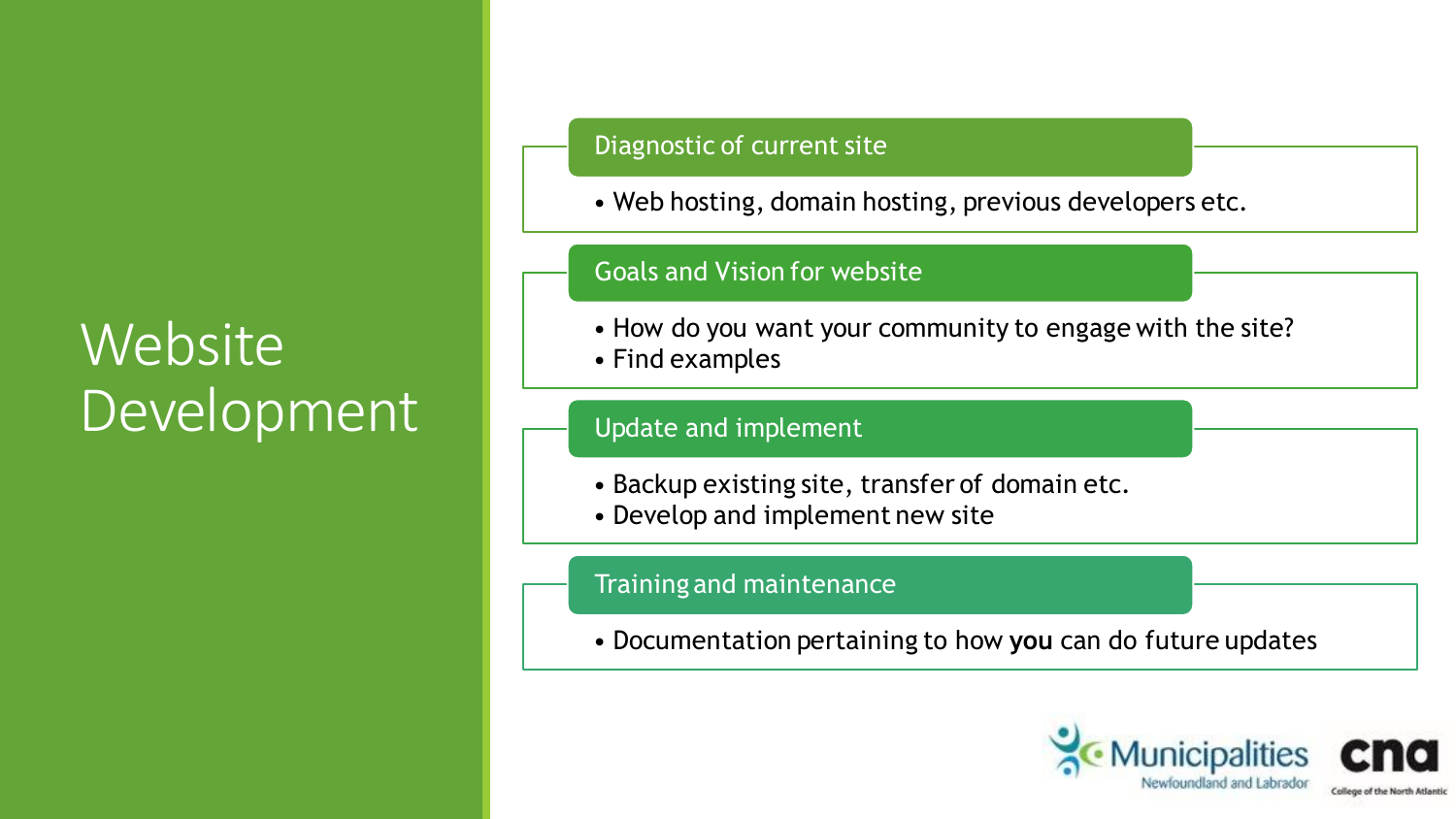**Developing Website** Solutions for Municipalities

#### • Classifications based on responses to standard questions Needs Assessment Tool • Google Sites • Word Press Creating Standard Templates • 1-1 support during implementation if needed Update and implement • Creating standard work for future needs Training and maintenance

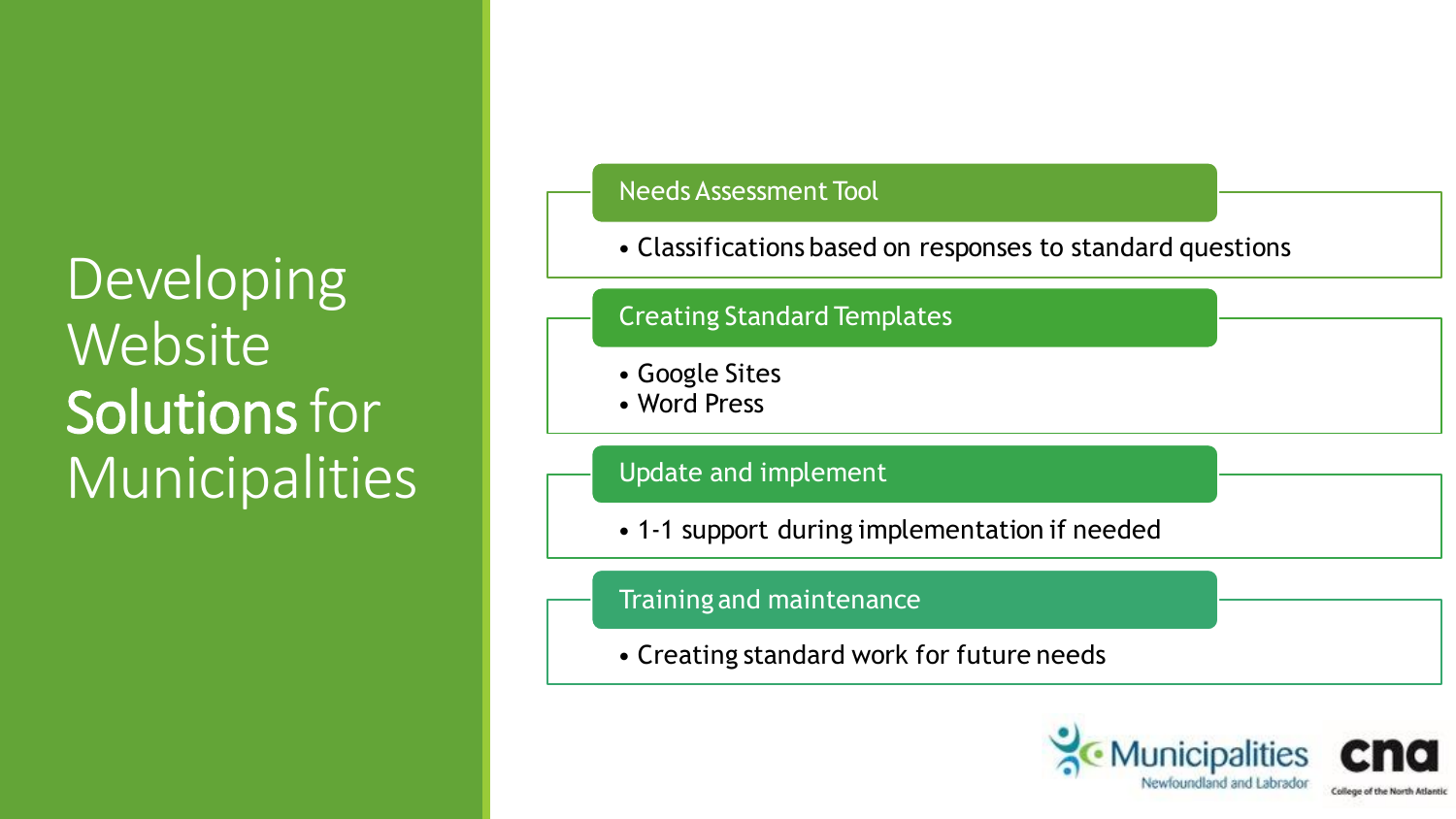### The "Tech Teams" Initiative

Leveraging the service-learning component of the Technology Careers Pathway (pilot) program through the Department of Education

The first Pilot for tech teams is planned for Summer 2022 – July and August

Targeting communities close to:

- St. John's
- Carbonear
- Gander
- Corner Brook
- HVGB





#### A Tech Team consists of: A communitybased challenge College IT Student Local High **School Students** College of the North Atlantic **Campus**